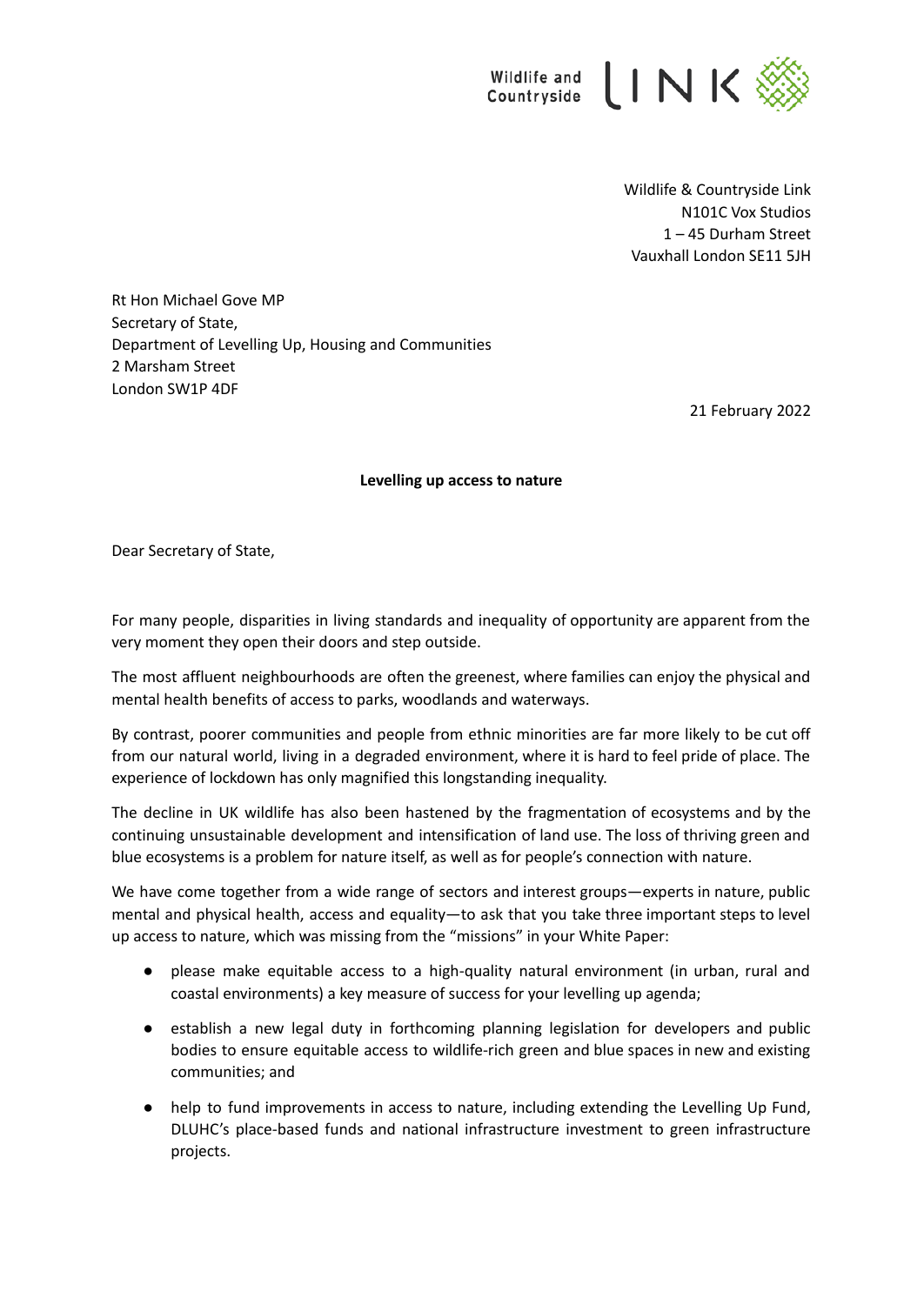

There are already reliable measures of access to greenspace, such as Natural England's *Green Infrastructure Standards*, which can be used to measure success. However, existing guidance and Local Authority funding has not been sufficient to reshape our communities in a fairer and greener image, despite the many advantages greener communities would bring for public mental and physical health, local pride, active travel and climate resilience.

Change can come in many ways. The creation of high quality, safe and accessible green and blue spaces and routes in our towns and cities is an essential element in successful placemaking and urban development. The protection and enrichment of more biodiverse, well-connected and accessible places in the farmed landscape will benefit many rural areas. The solutions will be place-specific and varied, but we are certain that they will not be found unless the importance of equitable access to nature is recognised in law and placed at the heart of the levelling up agenda.

Success in creating a fairer country and in halting the decline of wildlife by 2030 will depend on restoring and enhancing nature near to people in every corner of the country. Of course, getting this right could bring billions of pounds of savings for the NHS, help sequester carbon and reduce flooding, inspire people to protect nature, and improve people's health, happiness and prosperity.

Nature-rich cities and towns are also much more attractive places in which to invest, to create businesses and jobs and to study. Cities across the world are putting nature and climate at the heart of their future growth strategies with inspiring results; the UK needs greater ambition and commitment if our cities are to compete on a world stage.

We hope very much that you will make levelling up access to a wildlife-rich environment central to your tenure at DLUHC and that you will put in place the legal duties and funding needed to achieve it.

We would be delighted to discuss these proposals in more detail if that would be helpful.

Yours sincerely,

Craig Bennett, Chief Executive, The Wildlife Trusts

Hilary McGrady, Director General, National Trust

Emma Marsh, Director, RSPB England

Helen Griffiths, CEO, Fields in Trust

Lord Crisp KCB, former CEO of the English NHS

Dr Miriam Dobson, NHS Forest Co-Ordinator, The NHS Forest

Dave Morris, Chair, National Federation of Parks and Green Spaces

Paul Davies, CEO, British Mountaineering Council

Tom Platt, Director of Operations and Advocacy, The Ramblers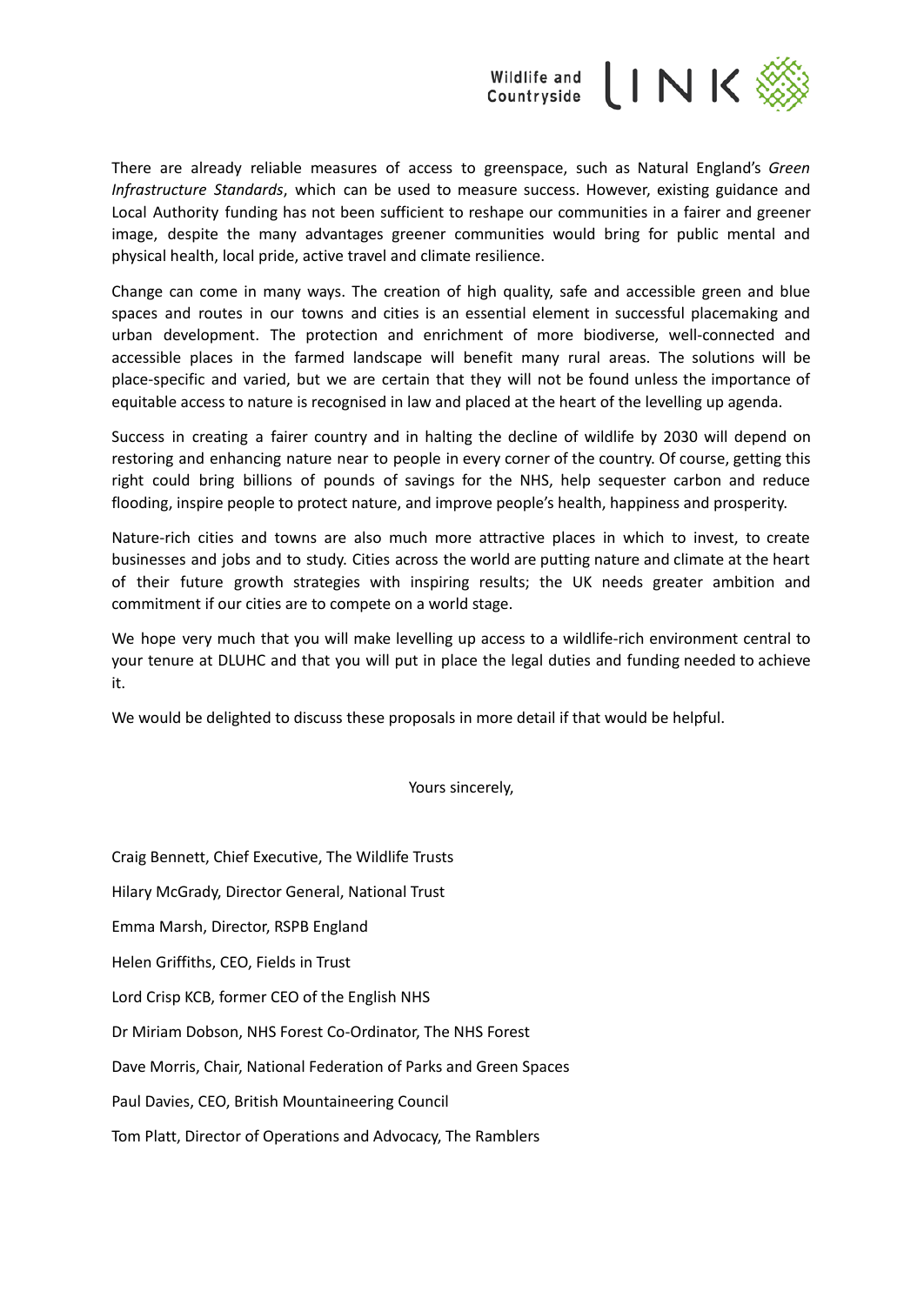

Mark Rowland, CEO, Mental Health Foundation Adrian James, President, Royal College of Psychiatrists James Blake, CEO, YHA Ian Nutt, Director of Programmes and Partnerships, Earth Trust Dr James Robinson, Director of Conservation, Wildfowl and Wetlands Trust Dr Rose O'Neill, CEO, Campaign for National Parks Dr Mya-Rose Craig, President/Founder, Black2Nature Mark Lloyd, CEO, The Rivers Trust Terry Fuller, CEO, Chartered Institution of Water and Environmental Management Dr Darren Moorcroft, CEO, Woodland Trust Sue James, Convenor, Trees and Design Action Group Crispin Truman, CEO, CPRE – The countryside charity Graham Duxbury, CEO, Groundwork UK Maxwell Ayamba, Founder, Sheffield Environmental Movement Allison Ogden-Newton, CEO, Keep Britain Tidy Stuart Singleton-White, Head of Campaigns, Angling Trust Sandy Luk, CEO, Marine Conservation Society Darren York, CEO, The Conservation Volunteers Talia Goldman and Matt Williams, Directors, UK Youth for Nature Adam Donnan, CEO, The Institution of Environmental Sciences Hannah Gardner, Trustee, The Trails Trust Dr Mark Avery, co-Director, Wild Justice Pat Venditti, Interim Executive Director, Greenpeace UK Nicci Russell, Managing Director, Waterwise Dr Stephen Head, CEO, Wildlife Gardening Forum Sarah Mitchell, CEO, Cycling UK Professor David Gowing, Director, Flood Meadows Partnership Paul Coulson, Director of Operations, Institute of Fisheries Management Julie Williams, CEO, Butterfly Conservation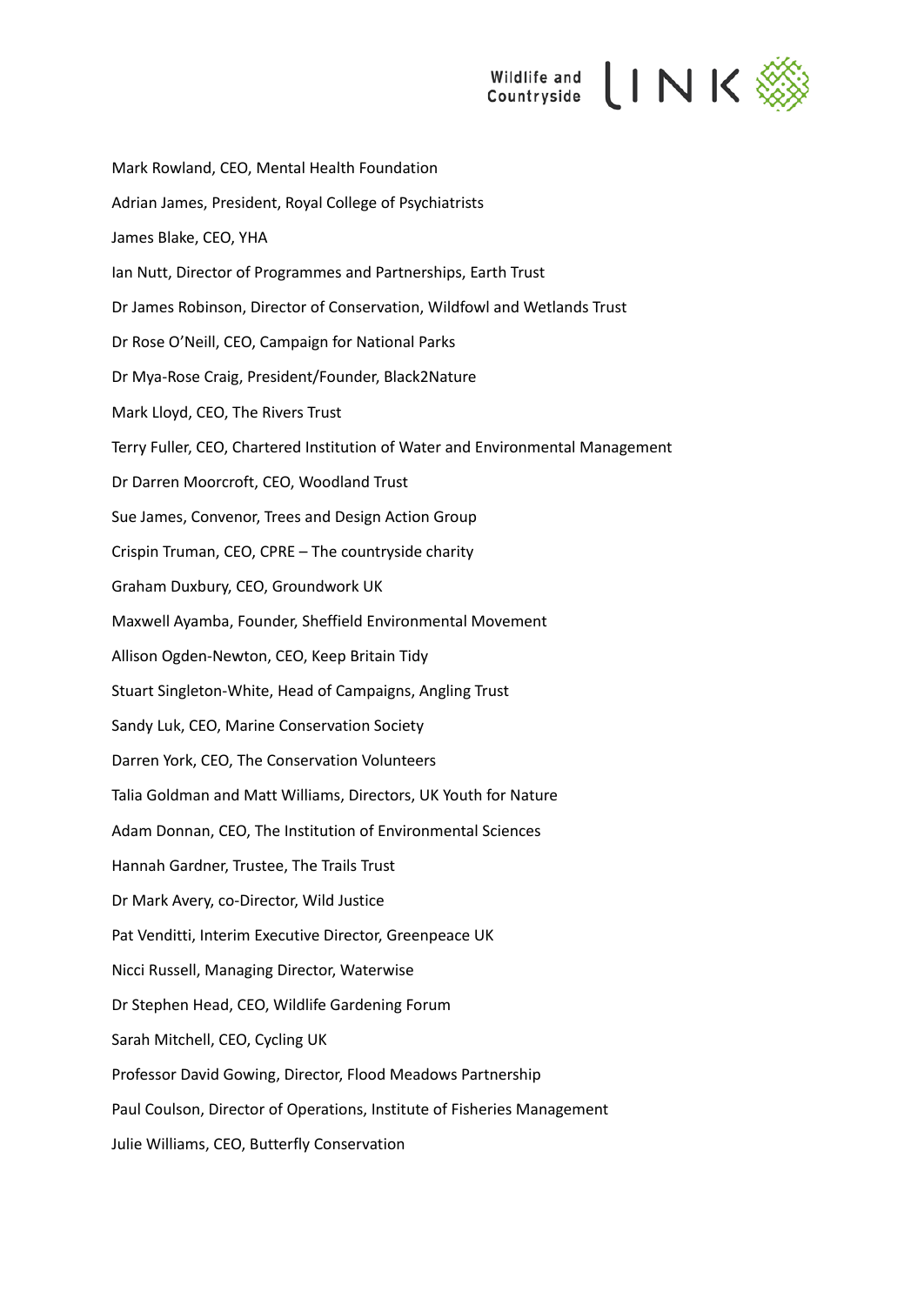

Simon Allford, President, Royal Institute of British Architects (RIBA) Emma Slawinski, Director of Advocacy and Policy, RSPCA Robin Nicholson CBE, Convenor of the Edge and Fellow, Cullinan Studio Andy Knott MBE, CEO, League Against Cruel Sports David Joy, CEO, British Canoeing Chris Butler-Stroud, CEO, Whale and Dolphin Conservation Gill Perkins, CEO, Bumblebee Conservation Trust Sue Morgan, CEO, Landscape Institute Dr Sarah Whild, Chair of the National Forum for Biological Recording Kate Ashbrook, General Secretary, Open Spaces Society Luke Murphy, Head of the Environmental Justice Commission and Associate Director for the Energy, Climate, Housing and Infrastructure Team at Institute for Public Policy Research (IPPR) Prof Alastair Driver FCIEEM, Director, Rewilding Britain Prof Miles Richardson, Professor of Human Factors and Nature Connectedness, University of Derby Sarah Carr, CEO, Naturewatch Andy Bool, CEO, The Mammal Society Jo Lewis, Director of Policy, Soil Association Murray Davidson, Deputy Chair of the Association of Local Government Ecologists (ALGE) Kit Stoner, CEO, Bat Conservation Trust Miriam Turner and Hugh Knowles, Co-Executive Directors, Friends of the Earth (England, Wales and Northern Ireland) Andrew Whitehouse, Head of Operations, Buglife Steve Andrews, CEO, Earthwatch Europe Jim Burt, Executive Director Progammes, National Academy for Social Prescribing (NASP) Xavier Brice, CEO, Sustrans Dr Wei Yang, Co-chair, Digital Task Force for Planning Alison Ball, Chair of Community Forest Trust, on behalf of the Northern Forest Partnership Jessica Thompson, Director, Manchester City of Trees Andy Lester, Head of Conservation, A Rocha UK